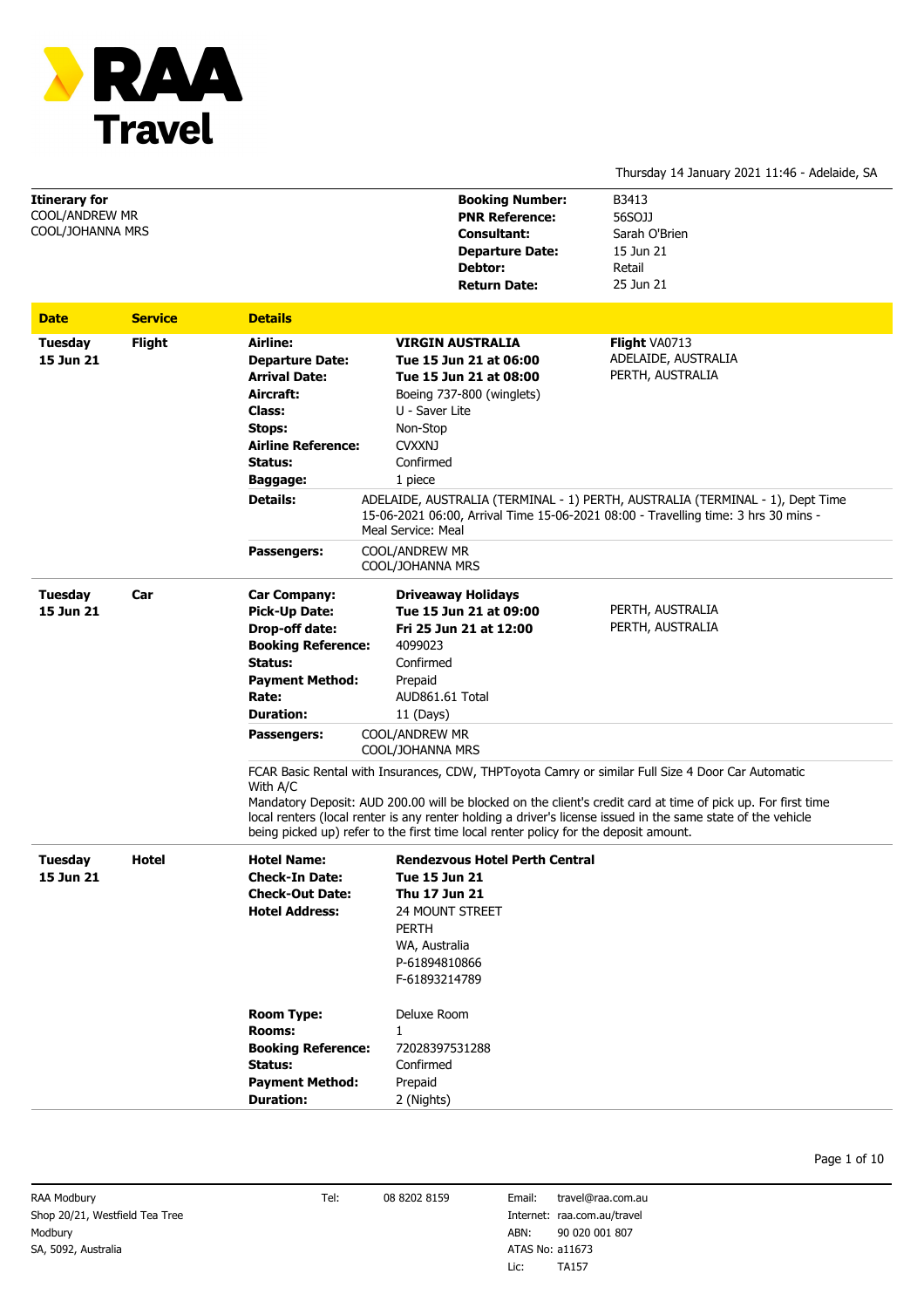| <b>Thursday</b><br>17 Jun 21 | Hotel | <b>Hotel Name:</b><br><b>Check-In Date:</b><br><b>Check-Out Date:</b><br><b>Hotel Address:</b>                                                                                                                                                                                                                                                                                                                                                                                                                                                                                                     | <b>MARGARETS IN TOWN APARTMENT</b><br>Thu 17 Jun 21<br>Sun 20 Jun 21 at 10:00<br>Corner Bussell Highway<br>Margaret River WA 6285<br><b>AUSTRALIA</b><br>P-08 9757 2033               |  |
|------------------------------|-------|----------------------------------------------------------------------------------------------------------------------------------------------------------------------------------------------------------------------------------------------------------------------------------------------------------------------------------------------------------------------------------------------------------------------------------------------------------------------------------------------------------------------------------------------------------------------------------------------------|---------------------------------------------------------------------------------------------------------------------------------------------------------------------------------------|--|
|                              |       | <b>Room Type:</b><br>Rooms:<br><b>Booking Reference:</b><br>Status:<br><b>Payment Method:</b><br><b>Duration:</b><br>Passengers:                                                                                                                                                                                                                                                                                                                                                                                                                                                                   | Room Only (DBL)<br>1<br>382661<br>Confirmed<br>Prepaid<br>3 (Nights)<br>COOL/ANDREW MR                                                                                                |  |
|                              |       | COOL/JOHANNA MRS<br>Bedding Information<br>Double<br><b>Important Information</b><br>Valid for 01APR20-31MAR22:<br>Servicing:<br>- Rates include Mid-Stay for stays of 5 days or more except on Public Holidays.<br>Other Information<br>Valid for 01APR21-31MAR22:<br>- Room only (unless otherwise stated).<br>- WiFi.<br>- Onsite Parking.<br>Valid for 01JUN21-24SEP21:<br>- Stay 2 nights and receive the 3rd nigth free (maximum1 free night). Booking<br>Code: StayPAY.<br>Room Information<br>Standard Room<br>Meal Information<br>Room Only<br>Booked by/Payable by: HLO Services Pty Ltd |                                                                                                                                                                                       |  |
| <b>Sunday</b><br>20 Jun 21   | Hotel | <b>Hotel Name:</b><br><b>Check-In Date:</b><br><b>Check-Out Date:</b><br><b>Hotel Address:</b>                                                                                                                                                                                                                                                                                                                                                                                                                                                                                                     | <b>Best Western Pemberton Hotel</b><br><b>Sun 20 Jun 21</b><br><b>Mon 21 Jun 21</b><br><b>66 BROCKMAN STREET</b><br><b>PEMBERTON</b><br>WA, Australia<br>P-6197761017<br>F-6197761600 |  |
|                              |       | <b>Room Type:</b><br><b>Rooms:</b><br><b>Booking Reference:</b><br>Status:<br><b>Payment Method:</b><br><b>Duration:</b>                                                                                                                                                                                                                                                                                                                                                                                                                                                                           | Standard Room, 1 Queen Bed, Accessible, Non Smoking<br>$\mathbf{1}$<br>72028402881422<br>Confirmed<br>Prepaid<br>1 (Nights)                                                           |  |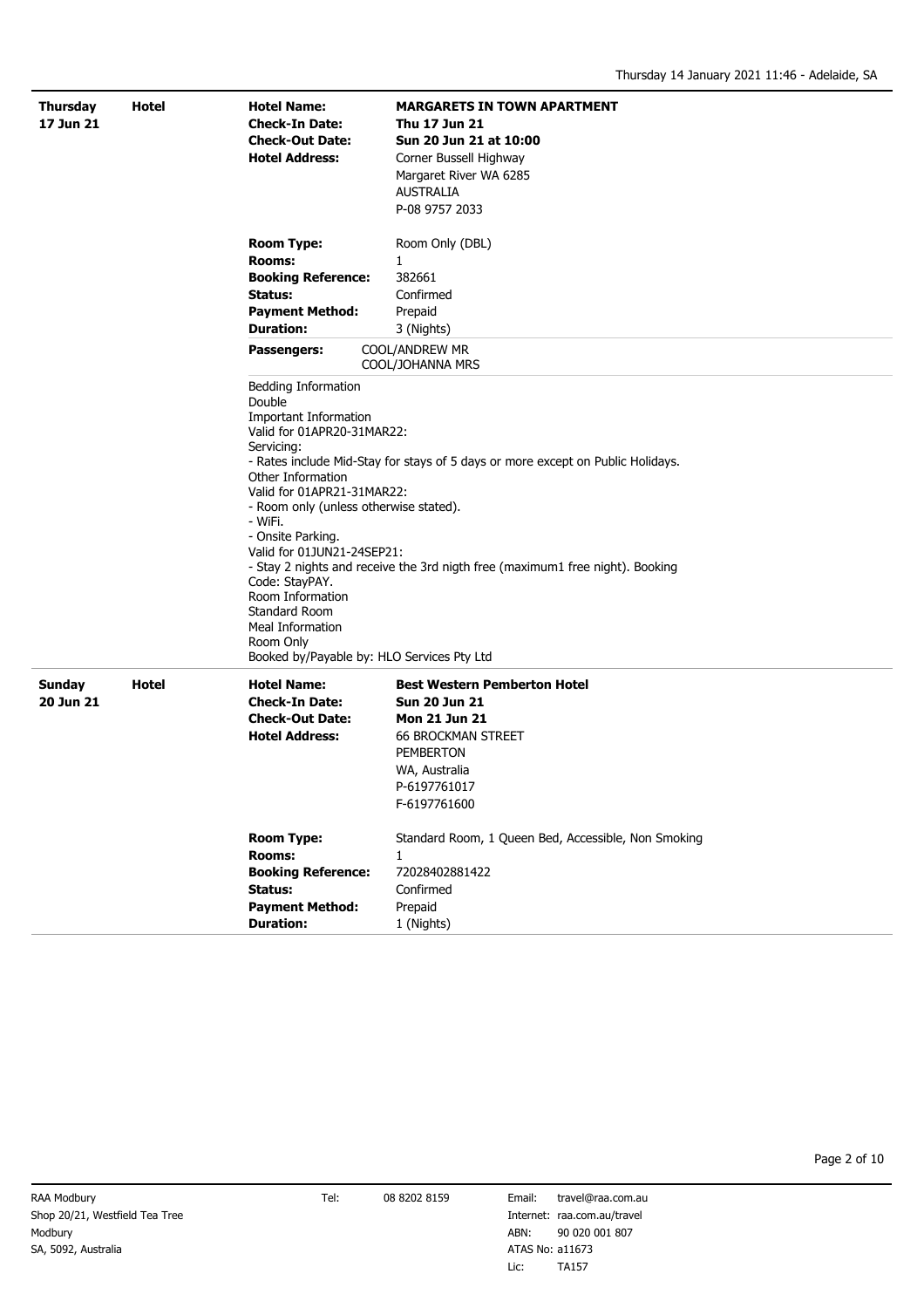| Monday<br>21 Jun 21                           | Hotel          | <b>Hotel Name:</b><br><b>Check-In Date:</b><br><b>Check-Out Date:</b><br><b>Hotel Address:</b>                                                                                                                | <b>Best Western Albany Motel &amp; Apartments</b><br><b>Mon 21 Jun 21</b><br><b>Wed 23 Jun 21</b><br>Cnr Frederick Street and Spencer Street<br>Albany<br>WA, 6331, Australia<br>P-61-8-9842 7670 |                                                          |  |
|-----------------------------------------------|----------------|---------------------------------------------------------------------------------------------------------------------------------------------------------------------------------------------------------------|---------------------------------------------------------------------------------------------------------------------------------------------------------------------------------------------------|----------------------------------------------------------|--|
|                                               |                | <b>Room Type:</b><br><b>Rooms:</b><br><b>Booking Reference:</b><br>Status:<br><b>Payment Method:</b><br><b>Duration:</b>                                                                                      | Executive Room, 1 King Bed, Non Smoking, Balcony<br>$\mathbf{1}$<br>72028404944812<br>Confirmed<br>Prepaid<br>2 (Nights)                                                                          |                                                          |  |
| <b>Thursday</b><br>24 Jun 21                  | <b>Hotel</b>   | <b>Hotel Name:</b><br><b>Check-In Date:</b><br><b>Check-Out Date:</b><br><b>Hotel Address:</b>                                                                                                                | <b>Rendezvous Hotel Perth Central</b><br>Thu 24 Jun 21<br>Fri 25 Jun 21<br>24 MOUNT STREET<br><b>PERTH</b><br>WA, Australia<br>P-61894810866<br>F-61893214789                                     |                                                          |  |
|                                               |                | <b>Room Type:</b><br><b>Rooms:</b><br><b>Booking Reference:</b><br>Status:<br><b>Payment Method:</b><br><b>Duration:</b>                                                                                      | Deluxe Room<br>$\mathbf{1}$<br>72028406424439<br>Confirmed<br>Prepaid<br>1 (Nights)                                                                                                               |                                                          |  |
| <b>Friday</b><br>25 Jun 21                    | <b>Flight</b>  | <b>Airline:</b><br><b>Departure Date:</b><br><b>Arrival Date:</b><br>Aircraft:<br><b>Class:</b><br>Stops:<br><b>Airline Reference:</b><br>Status:<br>Baggage:                                                 | <b>VIRGIN AUSTRALIA</b><br>Fri 25 Jun 21 at 13:20<br>Fri 25 Jun 21 at 17:40<br>Airbus A320-100/200<br>U - Saver Lite<br>Non-Stop<br><b>CVXXNJ</b><br>Confirmed<br>1 piece                         | Flight VA0718<br>PERTH, AUSTRALIA<br>ADELAIDE, AUSTRALIA |  |
|                                               | <b>Comment</b> | <b>Details:</b><br>PERTH, AUSTRALIA (TERMINAL - 1) ADELAIDE, AUSTRALIA (TERMINAL - 1), Dept Time<br>25-06-2021 13:20, Arrival Time 25-06-2021 17:40 - Travelling time: 2 hrs 50 mins -<br>Meal Service: Snack |                                                                                                                                                                                                   |                                                          |  |
|                                               |                | Passengers:                                                                                                                                                                                                   | COOL/ANDREW MR<br>COOL/JOHANNA MRS                                                                                                                                                                |                                                          |  |
|                                               |                | <b>INSURANCE 20111436</b>                                                                                                                                                                                     |                                                                                                                                                                                                   |                                                          |  |
|                                               |                | MOVED POLICY TO NEW DATES                                                                                                                                                                                     |                                                                                                                                                                                                   |                                                          |  |
|                                               | <b>Comment</b> | <b>WAVE ROCK BOOKED BY JO</b>                                                                                                                                                                                 | Wave Rock Resort & Caravan Park in a cottage for the 23 June.                                                                                                                                     |                                                          |  |
| <b>Insurance/Visa</b>                         |                |                                                                                                                                                                                                               |                                                                                                                                                                                                   |                                                          |  |
| <b>Insurance Advised:</b>                     |                |                                                                                                                                                                                                               | Accepted                                                                                                                                                                                          |                                                          |  |
| <b>Memberships</b>                            |                |                                                                                                                                                                                                               |                                                                                                                                                                                                   |                                                          |  |
| COOL/ANDREW MR<br>COOL/JOHANNA MRS            |                | RAA_TOUR 53060400<br>RAA_TOUR 91594000                                                                                                                                                                        |                                                                                                                                                                                                   |                                                          |  |
|                                               |                |                                                                                                                                                                                                               |                                                                                                                                                                                                   | Page 3 of 10                                             |  |
| RAA Modbury<br>Shop 20/21, Westfield Tea Tree |                | Tel:                                                                                                                                                                                                          | 08 8202 8159<br>Email:<br>Internet: raa.com.au/travel                                                                                                                                             | travel@raa.com.au                                        |  |

Modbury SA, 5092, Australia

ABN: 90 020 001 807 Lic: TA157 ATAS No: a11673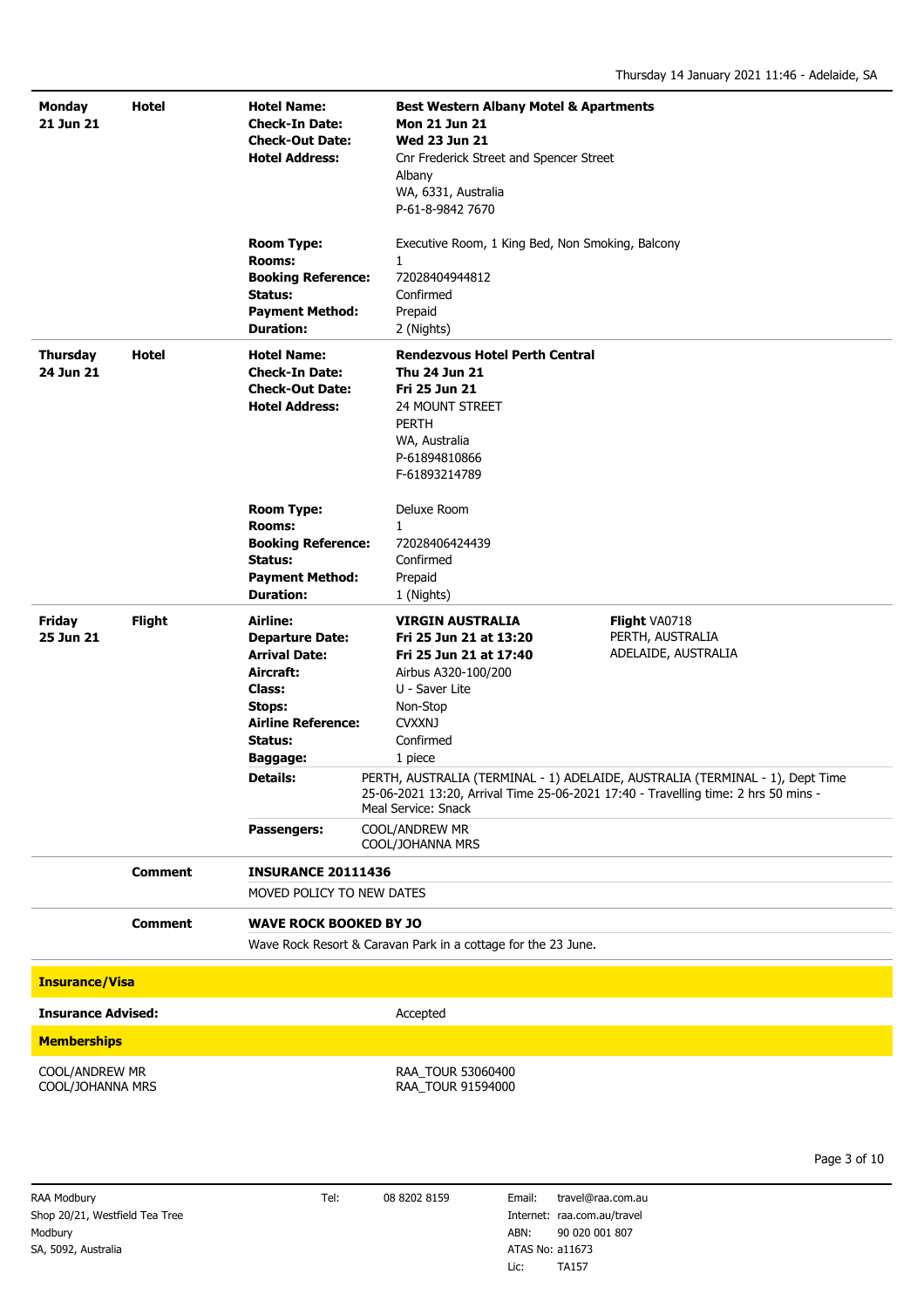# **Ticket Numbers**

TKT VA 3871024309 - COOL/JOHANNA MRS - ADULT - ADL-PER-ADL TKT VA 3871024310 - COOL/ANDREW MR - ADULT - ADL-PER-ADL

Internet: raa.com.au/travel ABN: 90 020 001 807 Email: travel@raa.com.au Lic: TA157 ATAS No: a11673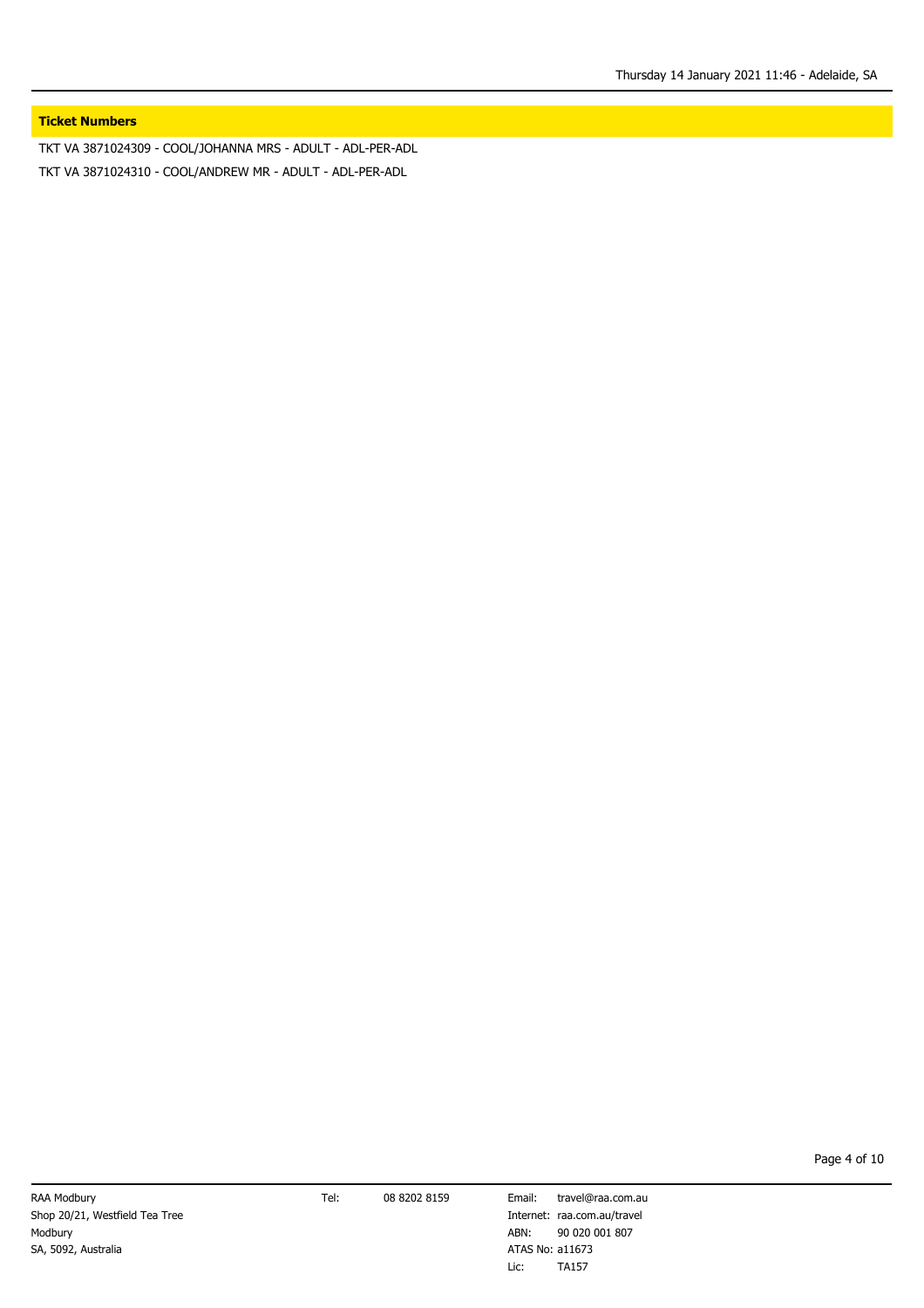| <b>Pre Pay</b>            | <b>Description</b>                                         | <b>Rates ex GST</b> | <b>Taxes/Fees ex GST</b> | <b>GST</b> | <b>AUD Total</b> |
|---------------------------|------------------------------------------------------------|---------------------|--------------------------|------------|------------------|
| Car                       | Driveaway Holidays - 4099023<br><b>PERTH</b>               | 783.28              | 0.00                     | 78.33      | 861.61           |
|                           | Date: 15 Jun 21/25 Jun 21                                  |                     |                          |            |                  |
| Hotel                     | Rendezvous Hotel Perth Central -<br>72028397531288         | 276.55              | 0.00                     | 27.65      | 304.20           |
|                           | <b>PERTH</b>                                               |                     |                          |            |                  |
|                           | Date: 15 Jun 21/17 Jun 21                                  |                     |                          |            |                  |
| Hotel                     | Best Western Pemberton Hotel -<br>72028402881422           | 122.73              | 0.00                     | 12.27      | 135.00           |
|                           | <b>PERTH</b>                                               |                     |                          |            |                  |
|                           | Date: 20 Jun 21/21 Jun 21                                  |                     |                          |            |                  |
| Hotel                     | Best Western Albany Motel & Apartments<br>- 72028404944812 | 335.45              | 0.00                     | 33.55      | 369.00           |
|                           | <b>ALBANY</b>                                              |                     |                          |            |                  |
|                           | Date: 21 Jun 21/23 Jun 21                                  |                     |                          |            |                  |
| Hotel                     | Rendezvous Hotel Perth Central -<br>72028406424439         | 138.27              | 0.00                     | 13.83      | 152.10           |
|                           | <b>PERTH</b>                                               |                     |                          |            |                  |
|                           | Date: 24 Jun 21/25 Jun 21                                  |                     |                          |            |                  |
| Package                   | Viva Holidays                                              | 347.27              | 0.00                     | 34.73      | 382.00           |
|                           | <b>MARGARET RIVER</b>                                      |                     |                          |            |                  |
| Service Fee               | Domestic Amendment Fee                                     | 17.00               | 0.00                     | 1.70       | 18.70            |
| <b>Ticket</b>             | VA - U - Saver Lite                                        | 22.00               | 0.00                     | 0.00       | 22.00            |
|                           | COOL/ANDREW MR                                             |                     |                          |            |                  |
|                           | 3871024310 - 13 Jan 21 - ADULT                             |                     |                          |            |                  |
|                           | 15 Jun 21                                                  |                     |                          |            |                  |
|                           | ADELAIDE- PERTH- ADELAIDE                                  |                     |                          |            |                  |
| <b>Ticket</b>             | VA - U - Saver Lite<br>COOL/JOHANNA MRS                    | 22.00               | 0.00                     | 0.00       | 22.00            |
|                           | 3871024309 - 13 Jan 21 - ADULT                             |                     |                          |            |                  |
|                           | 15 Jun 21                                                  |                     |                          |            |                  |
|                           | ADELAIDE- PERTH- ADELAIDE                                  |                     |                          |            |                  |
|                           | <b>Due</b>                                                 | 2064.55             | 0.00                     | 202.06     | 2266.61          |
|                           | <b>Deposits/Paid</b>                                       |                     |                          |            | 2266.61          |
|                           | <b>Outstanding</b>                                         |                     |                          |            | 0.00             |
|                           | <b>Total Booking Cost Inc Pay Direct</b>                   |                     |                          | 202.06     | 2266.61          |
| <b>Final Ticket Date:</b> | 14 Jan 21                                                  |                     |                          |            |                  |

**Final Due Date:** 28 Jan 21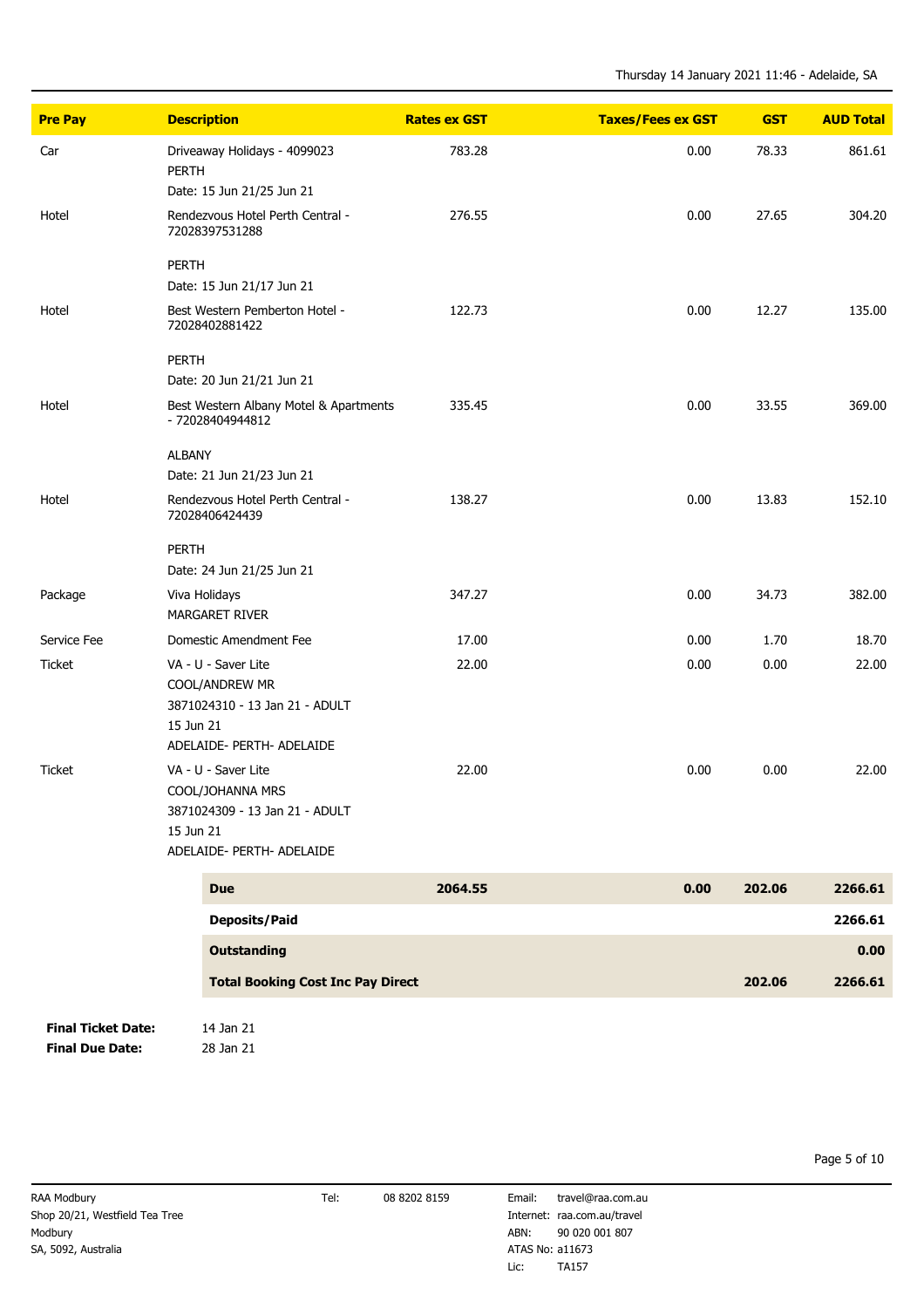# **Payment Options**

#### **Cash Payments**

These can be made at any RAA Shop. Please present this invoice or booking number when making payment.

#### **Card Payments**

EFTPOS, Visa and MasterCard are accepted and attract no surcharge We do not accept Diners or AMEX

#### **Cheque**

Cheque payments require 5 working days to clear. If paying by cheque, you must pay at least 1 week prior to your final payment date to ensure enough time for the cheque to clear.

#### **Internet Transfer**

Please make your payment to the following account and email your consultant with a copy of the receipt at least 48 hours prior to your final payment date to ensure time for processing.

**Account Name:** RAA Travel Service **BSB Number:** 035212 **Account Number:** 186433 **Reference:** <Enter your booking number located at the top of this document>

## **Domestic Terms and Conditions**

#### **1. Terms and Conditions**

The terms and conditions set out below (Terms and Conditions) apply to any enquiries or bookings made through RAA for travel including but not limited to airlines, rail and cruise operators, accommodation providers, car hire and tour operators (Travel Assistance).

By engaging with RAA to provide Travel Assistance you acknowledge, understand and agree to be bound by these Terms and Conditions.

These Terms and Conditions apply to apply to all Travel Assistance provided by RAA, including via a consultant in person (including at a shop or over the phone) or via technology such as an online channel of RAA or through an RAA app.

RAA acts as an agent for, and sells, various travel related products (Travel Products) and services (Travel Services) as agent on behalf of numerous transport, accommodation and other service providers, such as airlines, car hire, coach, rail, tour and cruise line operators, as well as wholesalers (Travel Providers). Our obligation to you is (and you expressly authorise us) to make travel bookings on your behalf and to arrange relevant contracts between you and Travel Providers.

#### **2. Bookings**

You represent and warrant that you have the full right, power and authority to make a booking for any Travel Service or Travel Product with RAA (Booking) on your own behalf and you are authorised and have the consent of any additional persons forming part of your Booking to make a booking on their behalf.

For each Booking you acknowledge and agree that:

a) RAA is authorised as your agent only to make a booking with the Travel Provider for the delivery of the Travel Services or Travel Products;

b) Upon making your Booking, a contract is formed between you and the Travel Provider to deliver the Travel Service or Travel Product on the Travel Provider's terms and conditions, including conditions of carriage and limitations of liability, for the relevant Travel Service or Travel Product (Travel Provider Terms). The Travel Provider Terms will be made available by you contacting them directly or visiting their website and we may provide copies of those Travel Provider Terms to you upon your request, to the extent they have been made available to RAA;

c) RAA has no liability to you in respect of the delivery or quality of the Travel Services or Travel Products;

d) If a Travel Provider fails or is unable to provide the Travel Service or Travel Product for which you have contracted (excluding fault on RAA's part), your rights are against the Travel Provider and not against RAA;

e) RAA does not in any way (directly or indirectly, independently or in conjunction with any party) own, manage, operate or control the Travel Services or Travel Products provided by Travel Providers;

f) RAA is not responsible for, and does not accept any liability for the actions and representations of Travel Providers in relation to the Travel Services or Travel Products provided to you; and

g) You are liable to the Travel Provider for any payments in connection with the Travel Service or Travel Product, except to the extent that RAA has agreed

Page 6 of 10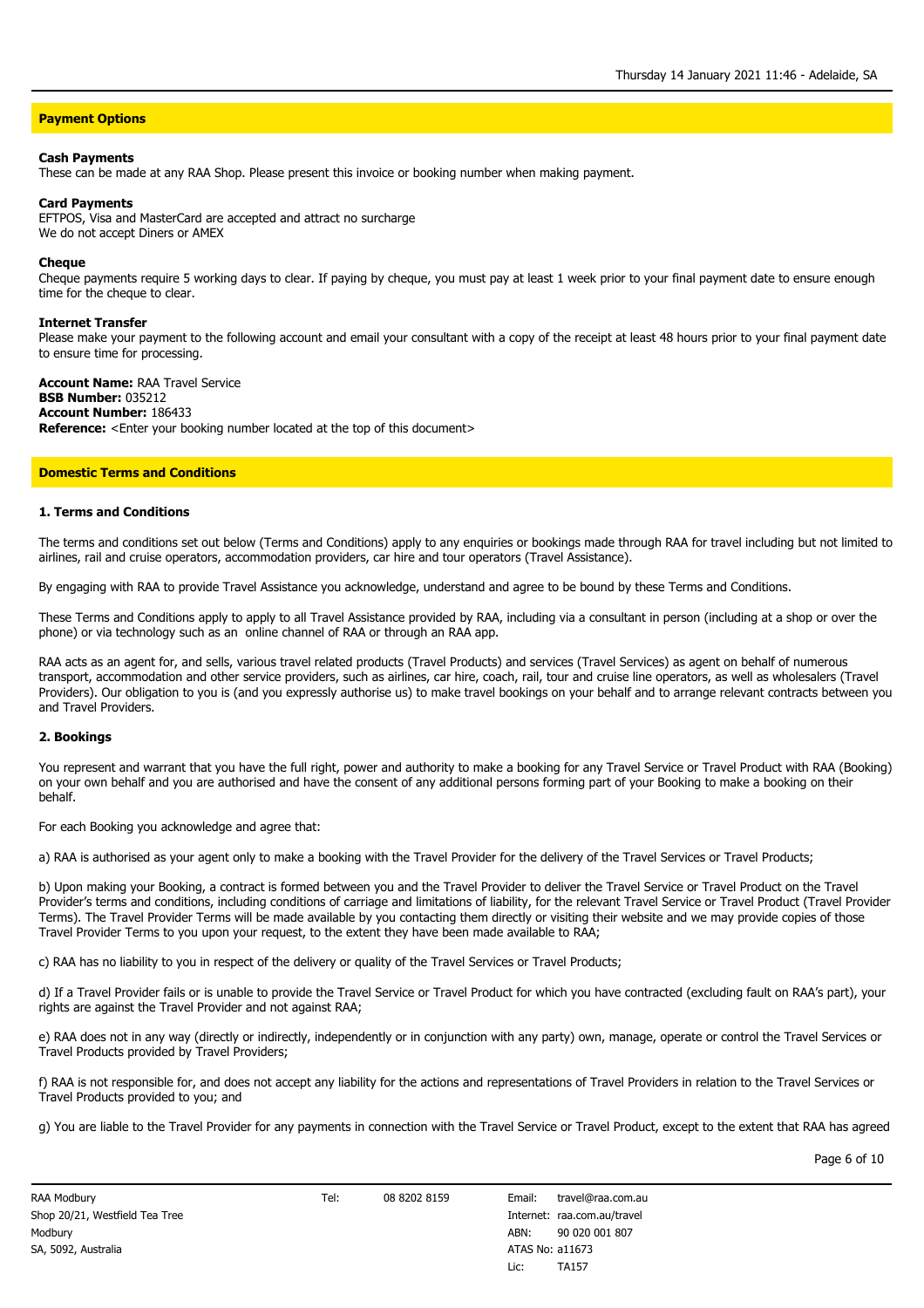to make such payments on your behalf, as set out in these Terms and Conditions.

2.2 RAA may only make Bookings with Travel Providers on direct instructions from you.

### **3. Travel Providers**

3.1 You acknowledge and agree:

a) that the Travel Provider Terms contain other terms and conditions (including, for example, airline conditions of carriage or accommodation restrictions) that will apply to you and that the Travel Provider Terms apply to you for any Booking made via RAA; and

b) that to the extent of any inconsistency between these Terms and Conditions and any Travel Provider Terms that apply to you, the Travel Provider Terms will prevail except to the extent such Travel Provider Terms are invalid or unenforceable.

3.2 RAA will identify the Travel Provider (excluding wholesalers, if applicable) where possible on all itinerary or travel documents it provides to you.

#### **4. Prices and quotes**

4.1. Prices are subject to availability and can be withdrawn or varied without notice.

4.2 In respect of advertised pricing, RAA should be contacted for the most up-to-date pricing.

4.3. At your request we may provide quotes on products and services offered by Travel Providers (Quotes).

4.4. At the time of providing a Quote we will specify conditions or restrictions that may apply (as these may vary depending on the Travel Provider and/or relevant Travel Product or Travel Service).

4.5. The price is only guaranteed once your Booking has been paid for in full by you, by the payment deadline.

4.6. Price changes, even after a Quote has been issued, may occur by reason of circumstances outside RAA's control, including adverse currency fluctuations, fuel surcharges, taxes and airfare increases.

4.7. You acknowledge that some countries may charge passenger's taxes, fees or levies at airports or hotels and that you, and not RAA, are not responsible for payment of these fees.

4.8. Airline taxes are subject to change and are confirmed at the time your airline ticket is paid in full by you and your fare has been ticketed by RAA.

#### **5. Payment terms**

5.1 A minimum non-refundable deposit of \$150 per person for domestic and \$300 per person for international (applicable for Members) or \$300 per person for domestic and \$600 per person for international (in the case of non-Members ) , payable to RAA is required to secure a Booking. Some airfares or services must be paid in full at the time of booking, including bookings made online.

5.2 Where the Travel Provider requires a deposit to secure your Booking you will be advised of the amount and this will be in addition to the RAA deposit.

5.3 Subject to your rights under the Australian Consumer Law, all deposits are non-refundable for changes of mind or cancellations by you.

5.4 A deposit will secure your booking/seat, however prices in your Quote may change if you do not make the final payment by your payment deadline.

5.5 RAA accepts payment via cash, credit card, cheque or bank transfer. Online bookings usually require a credit card payment .

5.6 Cash payments can be made at any RAA shop. When making payment you can present your invoice or your trip file number.

5.7 Payment via EFTPOS, Visa and MasterCard attract no surcharge, unless a surcharge is imposed by our Travel Providers. RAA does not accept Diners or American Express.

5.8 Cheque payments require 5 working days to clear. If paying via cheque, you must pay at least 1 week prior to your final payment date to ensure enough time for the cheque to clear.

5.9 Payment can be made directly to RAA's bank account. Details can be found on your Quote.

5.10 If you fail to pay the full amount of a Booking, RAA may cancel the Booking and RAA and the Travel Provider may retain any deposit(s) paid.

5.11 RAA cannot accept cash payments of \$10,000 or more per Booking, including multiple payments for the same Booking which total \$10,000 or more.

# **6. GST**

6.1 Capitalised expressions set out in this clause have the same meanings as those expressions in the GST Law.

6.2 Unless otherwise expressly indicated, all prices, or other sums payable or consideration to be provided under or in accordance with this agreement are Page 7 of 10

Tel: 08 8202 8159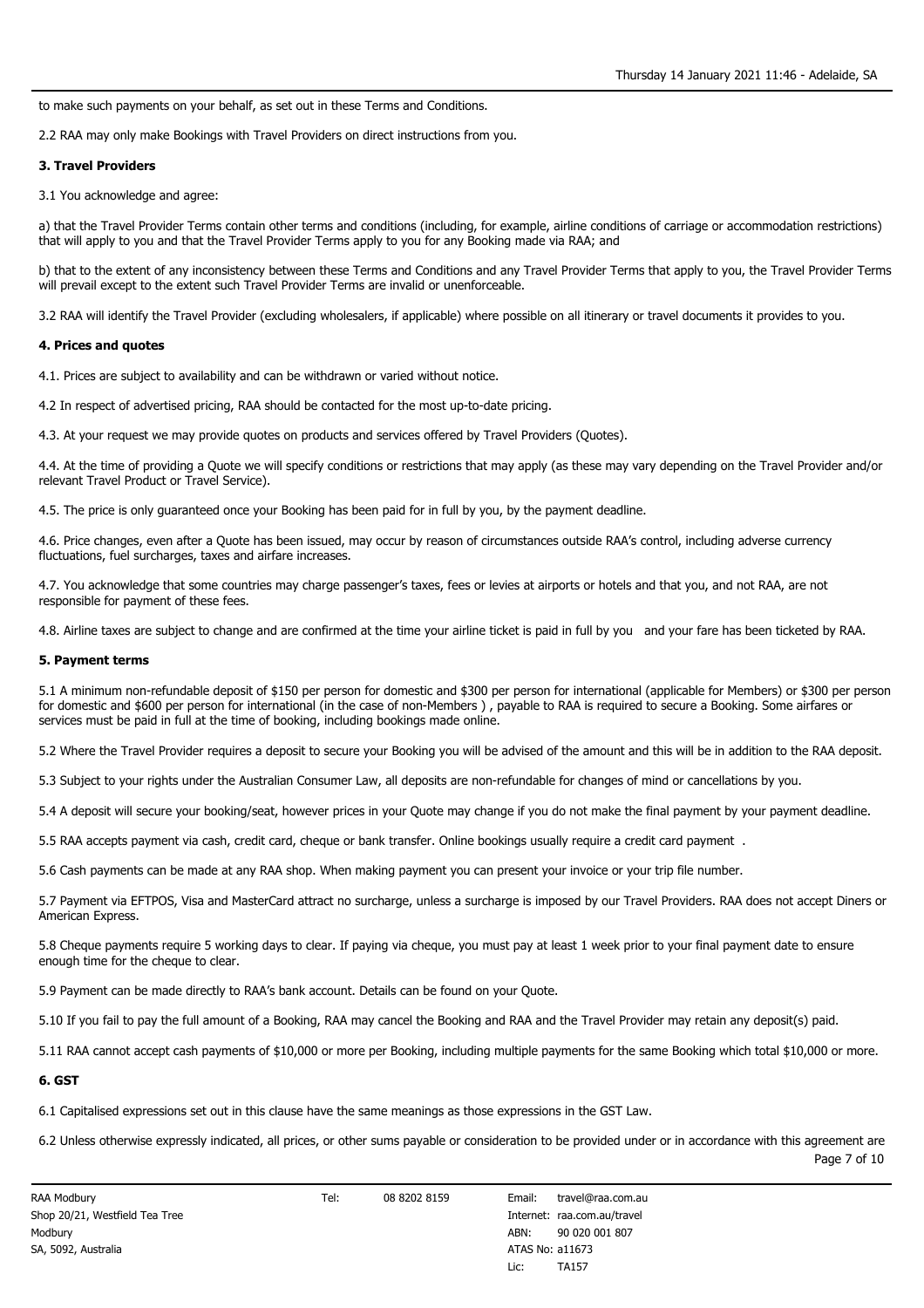exclusive of GST.

6.3 If GST is imposed on any supply made under or in accordance with this agreement, the Recipient of the Taxable Supply must pay to the Supplier an additional amount equal to the GST payable on or for the Taxable Supply subject to the Recipient receiving a valid Tax Invoice in respect of the supply at or before the time of payment. Payment of the additional amount will be made at the same time as payment for the Taxable Supply is required to be made in accordance with this agreement.

6.4 If this agreement requires a party to pay for, reimburse or contribute to any expense, loss or outgoing (reimbursable expense) suffered or incurred by another party, the amount required to be paid, reimbursed or contributed by the first party will be the amount of the reimbursable expense net of input tax credits (if any) to which the other party is entitled in respect of the reimbursable expense plus any GST payable by the other party.

## **7. Changes and cancellations**

7.1 Subject to your refund and remedy rights under the Australian Consumer Law, and subject to clause 7.2, if you request a change or cancellation to a Booking, the following fees and charges apply per person:

## **RAA Member Service Fees**

Domestic Air: \$20 per person Booking Amendment: \$50 per person Cancellation Fee Per Person: 15% or \$150 - whichever is greater

### **Non-RAA Member Service Fees**

Domestic Air: \$40 per person Booking Amendment Fee \$100 per person Cancellation Fee Per Person: 20% or \$300 - whichever is greater

7.2 You acknowledge that if you seek a refund for a Booking that has been cancelled and payment for the Booking has been made to the Travel Provider, RAA will not provide you a refund until RAA has received a refund from the Travel Provider. Where RAA incurs any liability to a Travel Provider, for example a cancellation fee for any booking which you change or cancel, you agree to pay us the amount of that fee.

7.3 Failure to board a flight (i.e. or no show) may result in cancellation and forfeit of your Booking including any unused part of the Booking.

7.4 Name changes constitute a change to a Booking and may need be re-booked subject to availability and pricing.

7.5 Travel Providers reserve the right to make time and date changes to their Travel Services and Travel Products. It is your responsibility to reconfirm with the relevant Travel Provider at least 48 hours before each part of your journey.

7.6 "Member" means anyone who holds one or more of RAA Road Service (meaning a subscription for RAA Premium, Plus or Standard Road Service Benefits), RAA Insurance or RAA Security Monitoring.

#### **8. International Bookings**

8.1 For all international Bookings, you are responsible for ensuring that all travellers have at the time of departure:

a) a valid passport for international travel with a validity period of at least 6 months after the proposed date of return; and

b) valid entry and re-entry visas or other permits that meet the requirements of immigration and other government departments.

8.2 It is your responsibility to ascertain visa requirements, including electronic authorisation applications or visa waiver programs, of your destination. Upon request, RAA can provide general information only in relation to passport and visa requirements that apply to international Bookings.

8.3 If instructed by you, RAA may be able to engage a third party visa advisory service on your behalf to obtain specific or detailed visa advice. We can also assist you to obtain visas through such a third party (fees will apply). RAA accepts no liability for any loss or damage which you may suffer in reliance on such advice or service, except to the extent RAA is at fault.

8.4 All passports must be presented to your RAA consultant when paying a deposit for any Booking to an international destination.

8.5 You must advise the RAA consultant of the address and contact details of your first nights' accommodation for any overseas destination at the time of full payment of the Booking as this must go in your flight reservation.

8.6 RAA will not be held liable for any delay, penalty, fine or cost incurred directly or indirectly by you as a result of any failure to comply with clause 8.1 or 8.2.

## **9. Travel documents**

9.1 RAA may provide certain travel documents including but not limited to airline tickets, accommodation and tourism operator vouchers, rail passes and other documents (Travel Documents) issued by the Travel Provider as confirmation of the relevant Booking.

Page 8 of 10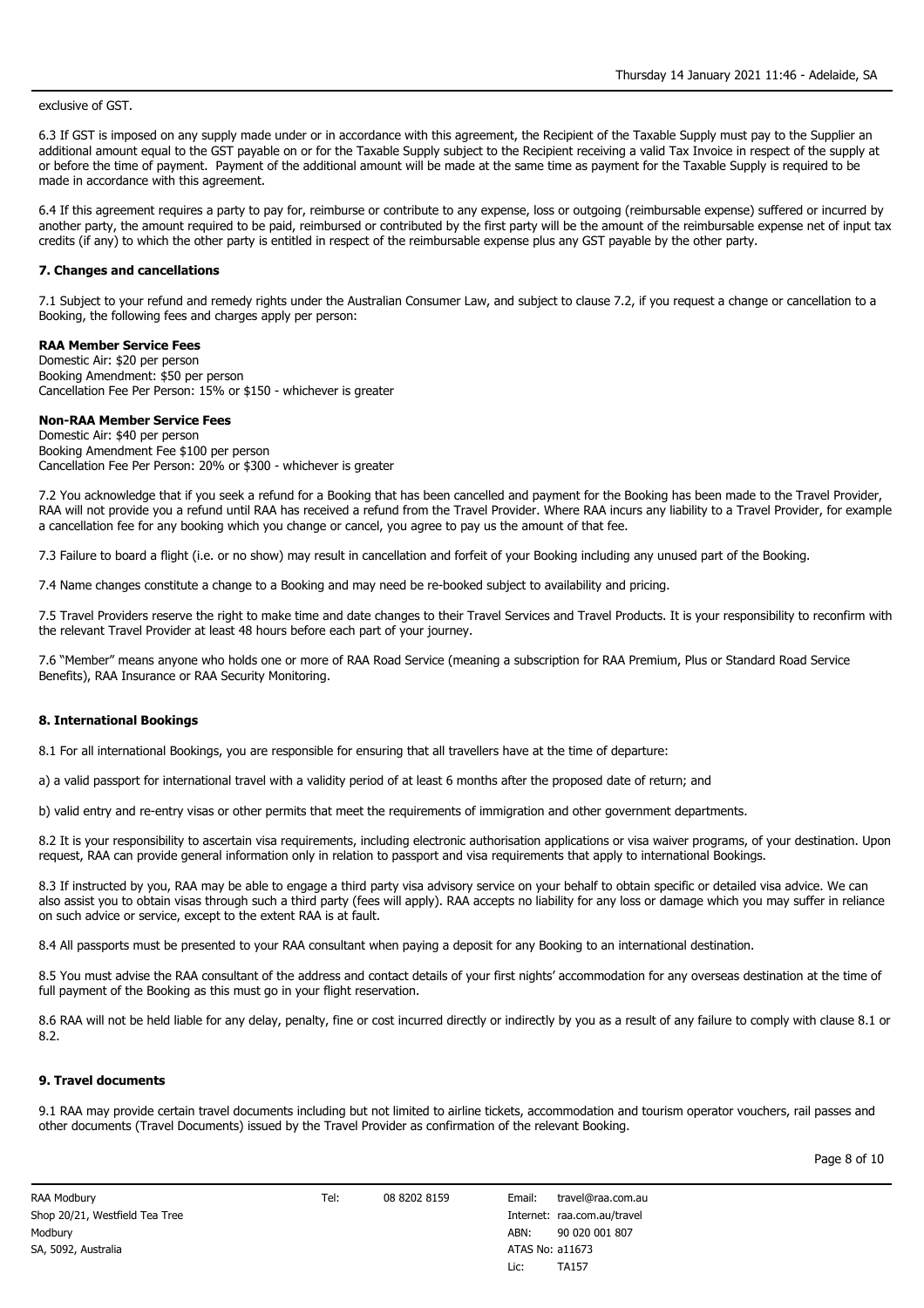9.2 Travel Documents may be subject to Travel Provider Terms and/or restrictions imposed by the Travel Provider including in relation to cancellation and transferability.

9.3 Travel Documents are issued in the name of the individual traveller, being the name specified on the traveller's passport/photo identification, and will usually be non-transferrable.

9.4 You are responsible for reviewing all Travel Documents and advising of any errors or omissions prior to travel.

9.5 Travel Documents that are lost, stolen or misplaced may be replaced subject to a replacement fee. However, some Travel Documents (for example, rail tickets, sporting and theatre tickets) may not be replaceable or refundable if lost or stolen and the relevant Booking and payment will be forfeited.

### **10. Travel insurance**

Travel insurance is not provided automatically when you book travel with RAA. Travel insurance must be purchased separately. You should consider whether you require travel insurance to cover all or any part of your Booking. If you decide not to take out travel insurance, this is your decision and RAA shall not be held liable. Travel insurance is strongly recommended by the Department of Foreign Affairs and Trade for all overseas travel. It is your responsibility to ensure that any travel insurance you obtain is valid and appropriate.

### **11. Frequent flyer memberships and special requirements**

11.1 It is your responsibility to provide frequent flyer membership and loyalty program details and any special requirements at the time of placing a Booking.

11.2 We cannot guarantee that the Travel Provider will credit you with points or credits for your Booking or be able to accommodate any special requirements in connection with your Booking.

### **12. Health and travel advice**

12.1 Before the commencement of your travel, you are responsible for ensuring that you are familiar with:

a) any rules that may apply in relation to the carriage of liquids, gels and aerosols on-board international flights;

b) any health requirements and recommended precautions relevant to the Booking and you have obtained any necessary vaccinations before departure; and

c) travel advice or warnings issued by the Australian Department of Foreign Affairs and Trade in relation to any destination within the Booking.

#### **13. Cruises**

In relation to any Booking that relates to a cruise, you acknowledge that some Travel Providers require online registration to be completed for all passengers before departure from Australia and if not completed your Booking may be cancelled with no refund available. It is your responsibility to complete any required online registrations in the applicable time.

## **14. Limitation of liability**

14.1 RAA is not itself a Travel Provider and its liability in making Bookings will be limited to any rights you may have under the Australian Consumer Law contained in Schedule 2 to the Australian Competition and Consumer Act 2010 (Cth).

14.2 To the extent permitted by law, RAA excludes any and all liability for any losses, damages, liabilities, claims or expenses whatsoever, arising out of or in connection with the Booking, whether in contract, tort (including negligence), under statute, equity or otherwise.

14.3 Subject to clause 14.2, RAA's liability for breach of a condition or warranty that cannot be excluded at law is limited (at RAA's election) to either a refund for the Booking, the re-supply of the Booking or payment of the cost of the re-supply of the Booking.

#### **15. Privacy Laws**

15.1 You acknowledge and agree that:

a) RAA and its related entities handle personal information in accordance with the Privacy Act 1988 (Cth), including the Australian Privacy Principles (Privacy Laws), and we deal with personal information in accordance with our Privacy Policy.

b) You are authorized by each individual traveller to provide RAA with their personal information for the purposes of RAA advising on Travel Services or Travel Products and making Bookings.

Tel: 08 8202 8159